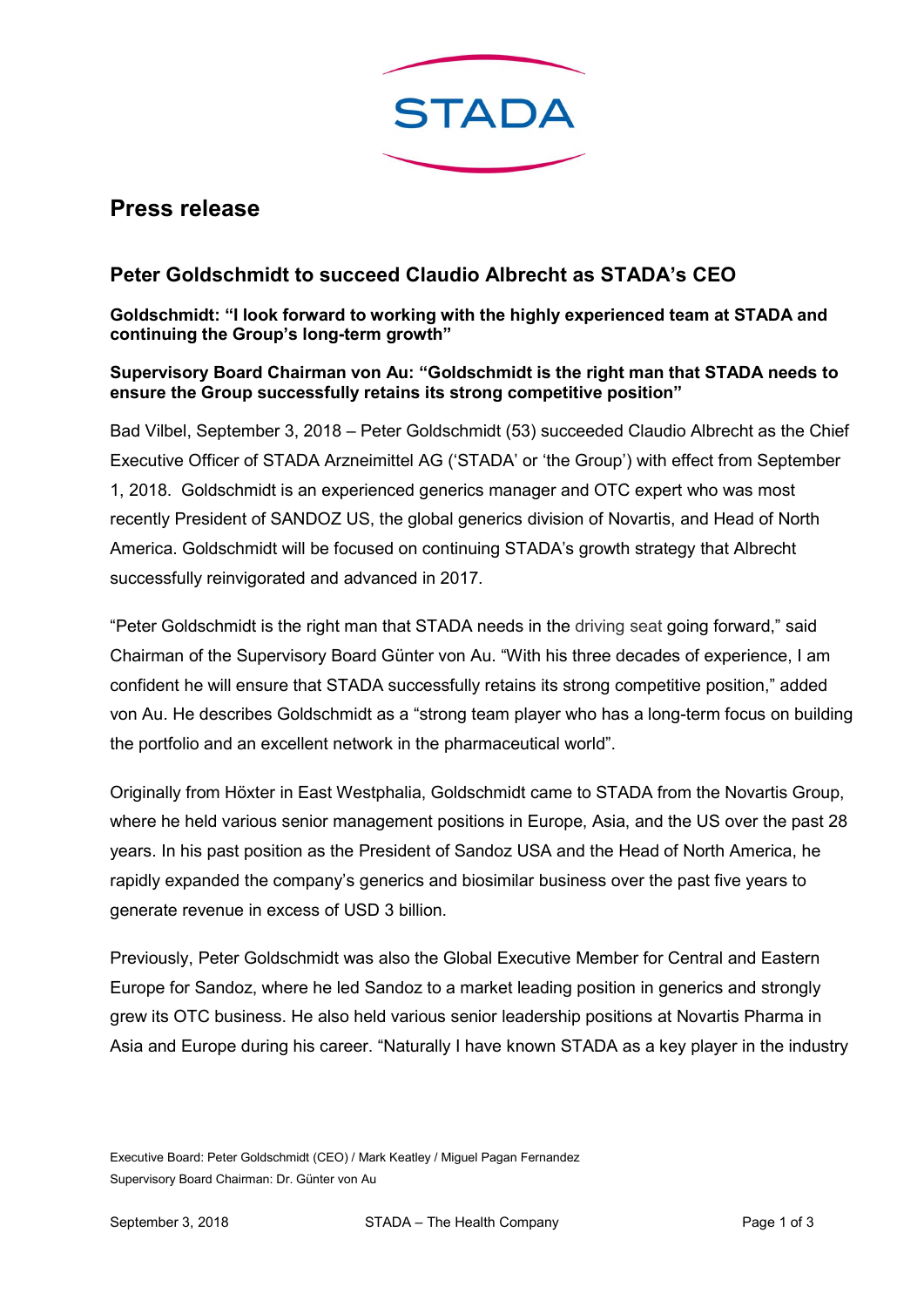

for many years, and I see enormous potential for the Group. Together with all employees we will strive to fully capitalise on the opportunities for growth," announced the new CEO.

Goldschmidt intends to use the next 100 days to intensively get to know the Group, its partners, and its customers, and will then discuss his strategic priorities with his team. "I look forward to working with the highly experienced team at STADA to continue the Group's long-term growth," said the new CEO. Goldschmidt also described the excitement of the work ahead as another reason for joining STADA. "I am in complete alignment with our majority owners, Cinven and Bain Capital, on their strategy for building a company with long-term growth potential. Using the financial resources at their disposal, our focus remains on continuing to market a competitive portfolio and working closely with our global network of strategic development and production partners."

Goldschmidt thanked Claudio Albrecht for the professional and amicable handover. Under the German government's "cooling-off" regulation of 2009, Albrecht will not be taking a seat on the STADA Group's Supervisory Board. "I am proud that, together with the high quality team at STADA and the Supervisory Board, we have successfully managed to turn STADA around, both in terms of business development and corporate governance and we will continue to focus on maintaining exemplary corporate governance standards and conduct. Naturally, I will continue to support the STADA Group and I wish Peter Goldschmidt and his team all the best," said the outgoing CEO.

"Claudio Albrecht and his team played a fundamental role in setting out the Group's strategy and initiating key process changes. We now have a great foundation that we can build on," concluded Goldschmidt.

Günter von Au added: "On behalf of the Board of Stada and our major shareholders, I would like to thank Claudio for his exceptional contribution to STADA. He has worked tirelessly to redefine STADA's growth strategy and to steer the Group towards its new path for success. We are very grateful for his dedication."

Executive Board: Peter Goldschmidt (CEO) / Mark Keatley / Miguel Pagan Fernandez Supervisory Board Chairman: Dr. Günter von Au